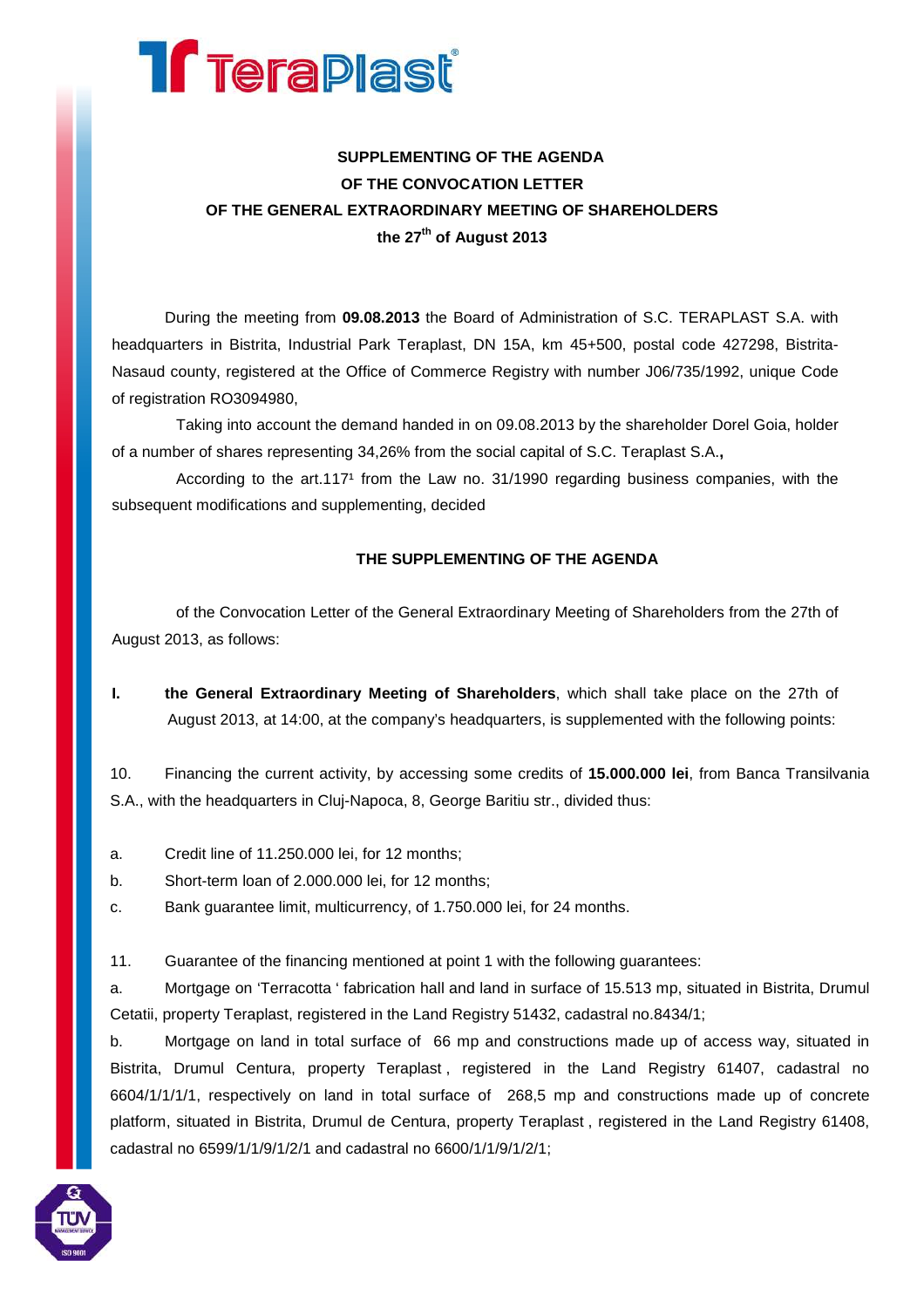c. Mortgage on land in total surface of 4300 mp and constructions made up of gate house formed of logistics office, guard office, invoicing office, sanitary group, situated in Industrial ParkTeraplast DN15A KM45, property Teraplast , registered in the Land Registry 25523, cadastral no. 25.523-C1;

d. Mortgage on land in total surface of 11700 mp, situated in Industrial ParkTeraplast DN15A KM45, property Teraplast , registered in the Land Registry 25080, cadastral no. 25.080;

e. Mortgage on land in total surface of 10621 mp, situated in Industrial ParkTeraplast DN15A KM45, property Teraplast , registered in the Land Registry 56485, cadastral no. 56485;

f. Mortgage on land in total surface of 22787 mp, situated in Industrial ParkTeraplast DN15A KM45, property Teraplast , registered in the Land Registry 56486, cadastral no. 56486;

g. Mortgage on land in total surface of 307 mp, situated in Industrial ParkTeraplast DN15A KM45, property Teraplast , registered in the Land Registry 56489, cadastral no. 56489;

h. Mortgage on estate constituting space with administrative purpose, property Teraplast , situated in Bistrita, str. Zefirului, nr. 5, registered in the Land Registry 57853-C1-U1, cadastral no. 57853-C1-U1, with a usable surface of 165,9 mp, respectively CF 57853-C1-U2, cadastral no. 57853-C1-U2, with a usable surface of 71,25 mp;

i. Mortgage on land in total surface of 7499 mp, situated in Industrial ParkTeraplast DN15A KM45, property Teraplast , registered in the Land Registry 56482, cadastral no. 56482;

j. Mortgage on land in total surface of 602 mp, situated in Industrial ParkTeraplast DN15A KM45, property Teraplast , registered in the Land Registry 59208, cadastral no. 59208;

k. Assigning all the receivables/cashing rights representing all the rights and interests, current and future collections and revenues belonging to the company Teraplast, from the contracts concluded with its partners ;

l. Security mortgage on stocks, property Teraplast , identified in the warehouses from Bucuresti, Brasov, Oradea, Iasi and Galati;

m. Mortgage on the technological machines property Teraplast , evaluated in July 2013 at a market value of 813.642 eur.

12. Assigning Mr. Alexandru Stanean, as Deputy General Manager and Mrs. Eniko-Edit Orban, as Financial Manager of the Company to achieve the following:

a. negotiate, convene upon, conclude and sign in the name and for S.C. TERAPLAST S.A. the credit contracts/guarantee contracts/additional acts to the credit contracts, as well as any other documents or instruments which are accessories, related to or to which the credit contracts, guarantee contracts or any other documents refer to as well as to sign any other application forms, demands which might be necessary and useful regarding these bank transactions;

b. If it is necessary, to negotiate, convene upon, conclude and sign in the name and for the Company any other additional acts subsequent to the credit contracts, guarantee contracts and any other documents in which the company is a party, including signing additional acts to the contracts of security mortgage with Banca Transilvania, through which the value of the contracts is updated or the commercial contracts from which it results the receivables mortgaged are replaced;



2

2